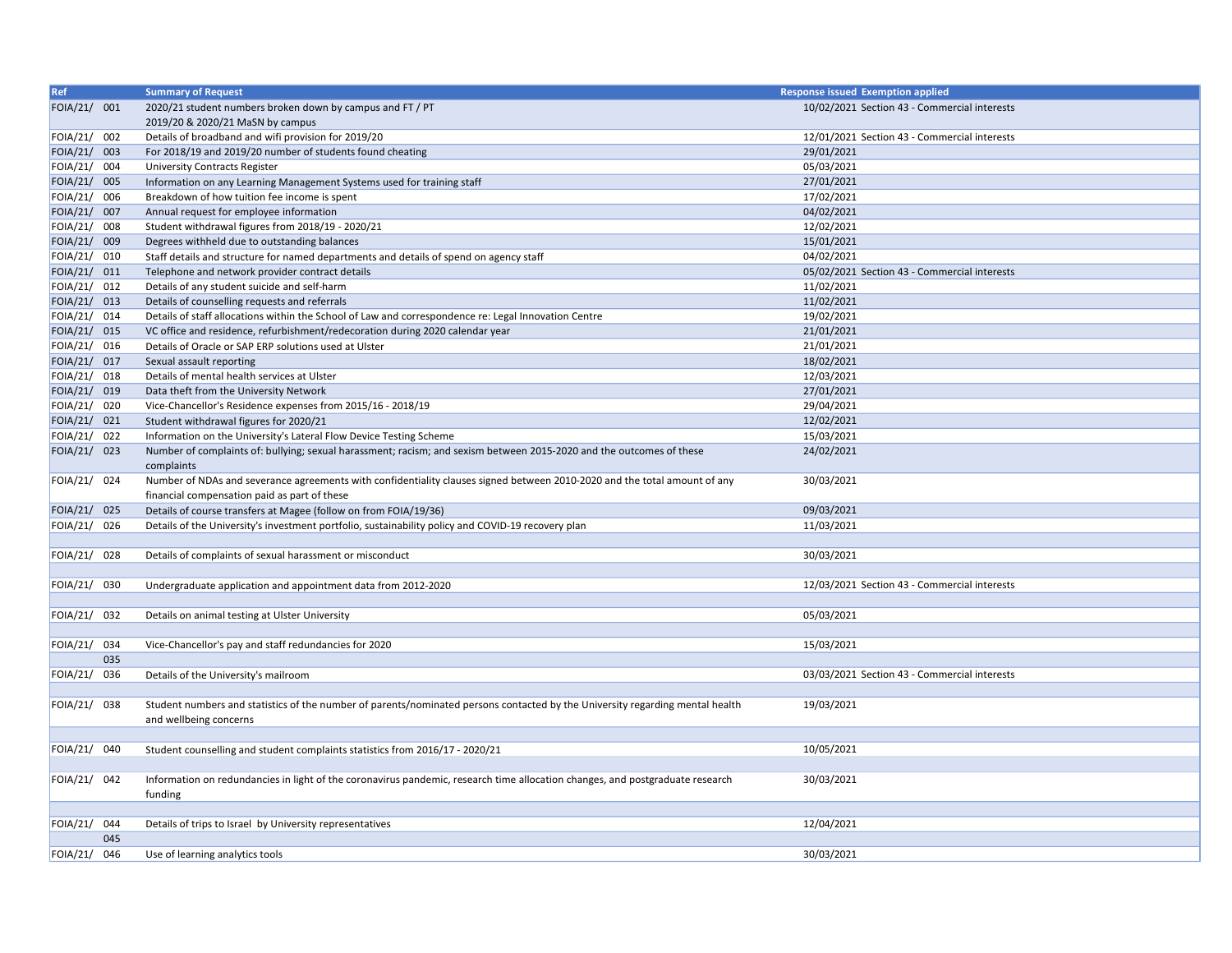| Ref          | <b>Summary of Request</b>                                                                            | <b>Response issued Exemption applied</b>                   |
|--------------|------------------------------------------------------------------------------------------------------|------------------------------------------------------------|
| FOIA/21/ 047 | Research staff numbers, STEM student numbers and details of patents held by the University           | 12/04/2021                                                 |
| FOIA/21/ 048 | Details of mental health services                                                                    | 10/05/2021                                                 |
| FOIA/21/ 049 | Plumber call outs to the University                                                                  | 24/03/2021                                                 |
| FOIA/21/ 050 | Details of the student hardship fund                                                                 | 10/05/2021                                                 |
| FOIA/21/ 051 | Details of a research study within Sport & Exercise Sciences Research Institute                      | 01/04/2021                                                 |
| FOIA/21/ 052 | Gender breakdown of Software Engineering courses                                                     | 12/03/2021                                                 |
| FOIA/21/ 053 | Community background of disciplined students                                                         | 14/04/2021 Section 14(1) - Vexatious request               |
| FOIA/21/ 054 | Student withdrawal figures from 2017/18 - 2020/21                                                    | 27/04/2021                                                 |
| 055          |                                                                                                      |                                                            |
| FOIA/21/ 056 | Copies of submissions to the independent review of administrative law                                | 14/04/2021                                                 |
|              |                                                                                                      |                                                            |
| FOIA/21/ 058 | Course transfers and closures                                                                        | 21/04/2021                                                 |
|              |                                                                                                      |                                                            |
| FOIA/21/ 060 | <b>Filming requests</b>                                                                              | 19/04/2021                                                 |
|              |                                                                                                      |                                                            |
| FOIA/21/ 062 | Contract details for specified projects                                                              | 22/06/2021                                                 |
|              |                                                                                                      |                                                            |
| FOIA/21/ 065 | Information on how workstation assessments are carried out and the procurement of equipment          | 13/04/2021                                                 |
|              |                                                                                                      |                                                            |
| FOIA/21/ 067 | Advertising and marketing expenditure from 2017 - present                                            | 23/04/2021                                                 |
|              |                                                                                                      |                                                            |
| FOIA/21/ 069 | The organisation's information around the internal plans and strategy documents around ICT           | 04/05/2021 Section 43 - Commercial interests               |
| 070          |                                                                                                      |                                                            |
| FOIA/21/ 071 | Details of the University's investment portfolio                                                     | 10/05/2021 Section 43 - Commercial interests               |
|              |                                                                                                      |                                                            |
| FOIA/21/ 073 | Covid fines for students of the University                                                           | 04/05/2021                                                 |
|              |                                                                                                      |                                                            |
| FOIA/21/ 075 | Student laptop loans                                                                                 | 10/05/2021                                                 |
|              |                                                                                                      |                                                            |
| FOIA/21/ 077 | Students accessing counselling services from 2016/17 to date                                         | 10/05/2021                                                 |
|              |                                                                                                      |                                                            |
| FOIA/21/ 080 | Details of HPAT tests in 2021                                                                        | 10/05/2021 Section 41 - Information provided in confidence |
|              |                                                                                                      |                                                            |
| FOIA/21/ 081 | Policies on access to student recruitment                                                            | 20/05/2021                                                 |
|              |                                                                                                      |                                                            |
| FOIA/21/ 083 | Evictions from University accommodation                                                              | 21/05/2021                                                 |
|              |                                                                                                      |                                                            |
| FOIA/21/ 085 | Complaints, NDAs and reports of bullying against staff members from September 2018 - September 2020  | 20/05/2021                                                 |
|              |                                                                                                      |                                                            |
| FOIA/21/ 087 | Details of the format of online exams                                                                | 10/05/2021                                                 |
| FOIA/21/ 088 | Query on extension of Microsoft Cloud contract                                                       | 28/05/2021                                                 |
| FOIA/21/ 089 | A101 GAMSAT cutoff dates                                                                             | 18/06/2021                                                 |
| FOIA/21/ 090 | Details of the A101 Medicine applications for 2020/21                                                | 18/06/2021 Section 40 - Personal information;              |
|              |                                                                                                      | Section 43 - Commercial interests                          |
| FOIA/21/ 091 | Incidents of homophobia from 2015/16 - 2019/20                                                       | 03/06/2021                                                 |
| FOIA/21/ 092 | Details of students with disabilities studying journalism courses                                    | 23/07/2021                                                 |
| FOIA/21/ 093 | Details of the undergraduate nursing programme                                                       | 28/05/2021                                                 |
|              |                                                                                                      |                                                            |
| FOIA/21/ 095 | Information on any exercise interventions available for students with mental health problems         | 16/06/2021                                                 |
|              |                                                                                                      |                                                            |
| FOIA/21/ 097 | Information on the Graduate Medical School and movement of Health Sciences form Jordanstown to Magee | 25/06/2021 Section 43 - Commercial interests               |
|              |                                                                                                      |                                                            |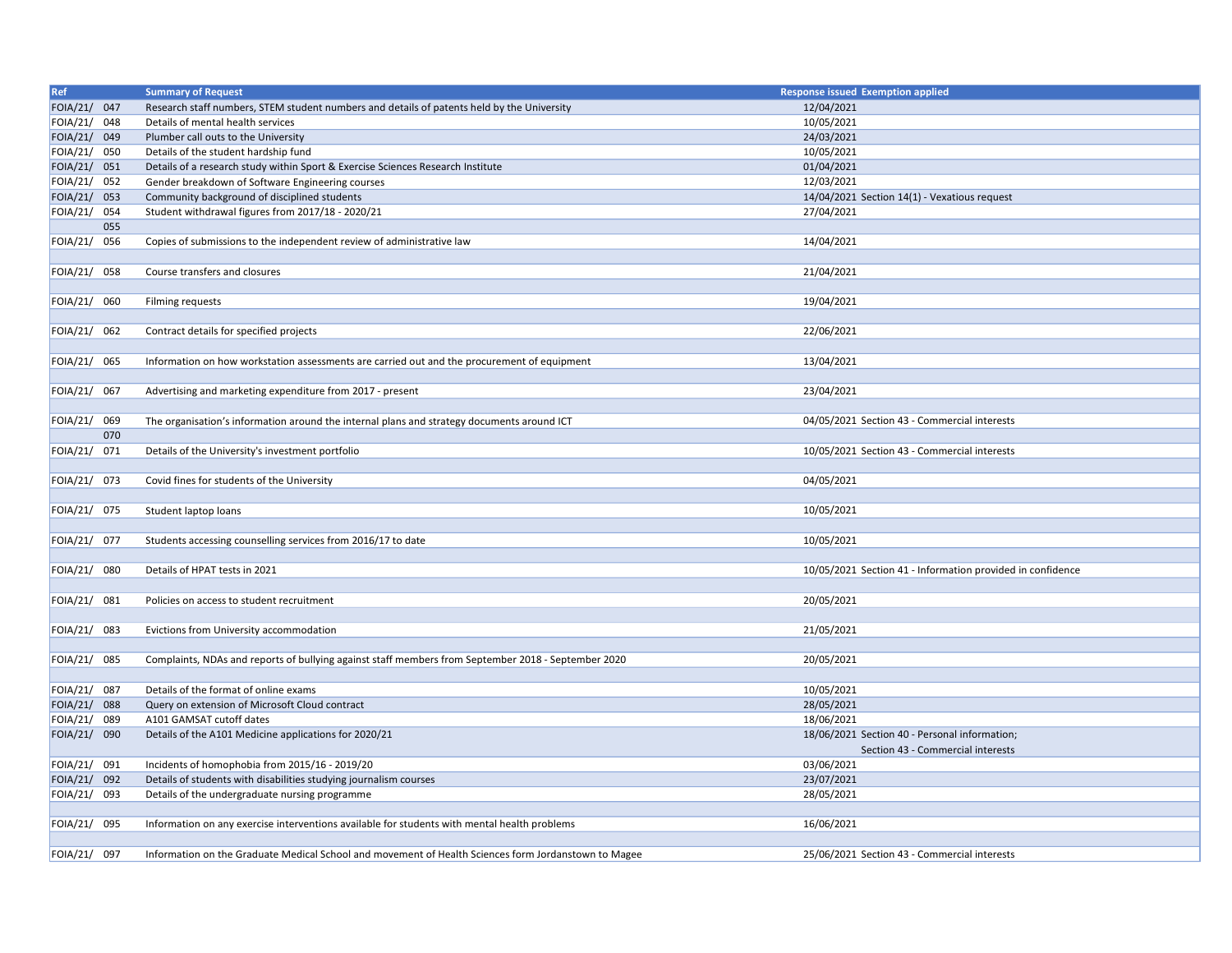| Ref          | <b>Summary of Request</b>                                                                                                             | <b>Response issued Exemption applied</b>     |  |
|--------------|---------------------------------------------------------------------------------------------------------------------------------------|----------------------------------------------|--|
| FOIA/21/ 098 | Policies surrounding introverted/anxious students                                                                                     | 25/06/2021                                   |  |
| FOIA/21/ 099 | Staff contact details and ISO Certifications                                                                                          | 18/06/2021                                   |  |
| FOIA/21/ 100 | Information on how risk assessments are carried out at the University                                                                 | 18/06/2021                                   |  |
| FOIA/21/ 101 | Details of relationships with Trade Unions                                                                                            | 02/07/2021                                   |  |
| FOIA/21/ 102 | Information on any reports of revenge porn from 2015/16 - 2020/21                                                                     | 10/06/2021                                   |  |
| FOIA/21/ 103 | Information on the University's Sustainability Strategy                                                                               | 18/06/2021                                   |  |
| FOIA/21/ 104 | Student statistics from 2015 to date                                                                                                  | 19/07/2021                                   |  |
| FOIA/21/ 105 | Application statistics for BSc Nursing (Adult) in 2019/20                                                                             | 18/06/2021                                   |  |
| FOIA/21/ 106 | Details of students served with Notice to Quits from University accommodation                                                         | 02/07/2021                                   |  |
| FOIA/21/ 107 | Contract details with specified suppliers                                                                                             | 28/07/2021                                   |  |
| FOIA/21/ 108 | Details of the University's insurance policies                                                                                        | 30/06/2021                                   |  |
| FOIA/21/ 109 | Details of modules related to the provision of care for transgender patients                                                          | 16/06/2021                                   |  |
| FOIA/21/ 110 | Occupational Health and Wellbeing expenditure from 2015/16 to 2020/21                                                                 | 02/08/2021                                   |  |
| FOIA/21/ 111 | Payments to Stonewall                                                                                                                 | 11/06/2021                                   |  |
| FOIA/21/ 112 | Instances of Windows 7 and XP on University devices                                                                                   | 22/06/2021 Section 31 - Law enforcement      |  |
| FOIA/21/ 113 | Information on gender neutral toilets on campus                                                                                       | 02/07/2021                                   |  |
| FOIA/21/ 114 | Money paid to Stonewall                                                                                                               | 11/06/2021                                   |  |
| FOIA/21/ 115 | Details of students disciplined and which of those were for offences in student accommodation                                         | 11/08/2021                                   |  |
| FOIA/21/ 116 | Application data for MBBS from 2019-2021                                                                                              | 11/08/2021                                   |  |
| FOIA/21/ 117 | Information on policies and any disciplinary action surrounding transphobia from 2016 to date                                         | 21/07/2021                                   |  |
| FOIA/21/ 118 | Details of Firewall, Antivirus and Enterprise Agreements.                                                                             | 11/08/2021 Section 31 - Law enforcement;     |  |
|              |                                                                                                                                       | Section 40 - Personal information;           |  |
|              |                                                                                                                                       | Section 43 - Commercial interests            |  |
| FOIA/21/ 120 | Information on the University's policy on staff/student relationships                                                                 | 07/07/2021                                   |  |
| FOIA/21/ 121 | Information on a named Visiting Professor in Sports and Exercise Science                                                              | 29/07/2021 Section 40 - Personal information |  |
| FOIA/21/ 122 | Time allocated for UCU Union reps                                                                                                     | 21/07/2021                                   |  |
| FOIA/21/ 123 |                                                                                                                                       | 21/07/2021                                   |  |
| FOIA/21/ 124 | Students disciplined for breaches of COVID-19 regulations                                                                             | 30/06/2021                                   |  |
| FOIA/21/ 125 | Software application used for named processes<br>Details of sexual assault convictions and disciplinary action from 2019/20 - 2020/21 | 26/08/2021                                   |  |
| FOIA/21/ 126 |                                                                                                                                       | 02/07/2021                                   |  |
|              | Stonewall advice and correspondence                                                                                                   |                                              |  |
| FOIA/21/ 127 | ICT expenditure 201920-202021                                                                                                         | 11/08/2021                                   |  |
| FOIA/21/ 128 | Number of undergraduate A100 + graduate A101 medicine 2017/18-2020/21 (overseas/domestic) places available and filled.                | 23/07/2021                                   |  |
|              |                                                                                                                                       |                                              |  |
| FOIA/21/ 129 | BSc Economics programme 2016/17-2020/21 - degree classification. Student progression and assessment 2015/16, 2020/21.                 | 28/07/2021                                   |  |
|              |                                                                                                                                       |                                              |  |
| FOIA/21/ 130 | Cyber security                                                                                                                        | 03/08/2021 Section 31 - Law enforcement      |  |
| FOIA/21/ 131 | BSc Economics-module credits and contact hours 2018/19 and 2020/21                                                                    | 28/07/2021                                   |  |
| FOIA/21/ 132 | Student numbers on the three-year pre-registration nursing degree programme                                                           | 11/08/2021                                   |  |
| FOIA/21/ 133 | First year drop-out rates                                                                                                             | 11/08/2021                                   |  |
| FOIA/21/ 134 | The number of students requesting / receiving refunds due to the Covid-19 pandemic                                                    | 11/08/2021                                   |  |
| FOIA/21/ 135 | Details of car parking facilities on campus                                                                                           | 26/07/2021                                   |  |
| FOIA/21/ 136 | Prevent and Channel Programme referrals from 2015/16 - present                                                                        | 22/07/2021                                   |  |
| FOIA/21/ 137 | Parental leave figures from 2016/17 - present                                                                                         | 01/09/2021                                   |  |
| FOIA/21/ 138 | Tuition fee waivers or refunds following a complaint                                                                                  | 01/09/2021                                   |  |
| FOIA/21/ 139 | Applicants with criminal convictions related to religious or racial abuse                                                             | 26/07/2021                                   |  |
| FOIA/21/ 140 | Agenda and minutes of the meeting between Ulster University and Michael Gove on 23 November 2020                                      | 11/08/2021                                   |  |
| FOIA/21/ 141 | Details of mental health services in 2019/20                                                                                          | 07/12/2021                                   |  |
| FOIA/21/ 142 | Details of how support workers obtained                                                                                               | 26/08/2021                                   |  |
| FOIA/21/ 143 | Work-based learning                                                                                                                   | 26/08/2021                                   |  |
| FOIA/21/ 144 | Accommodation complaints                                                                                                              | 01/09/2021                                   |  |
| FOIA/21/ 145 | Enterprise Application (Software contracts)                                                                                           | 13/09/2021                                   |  |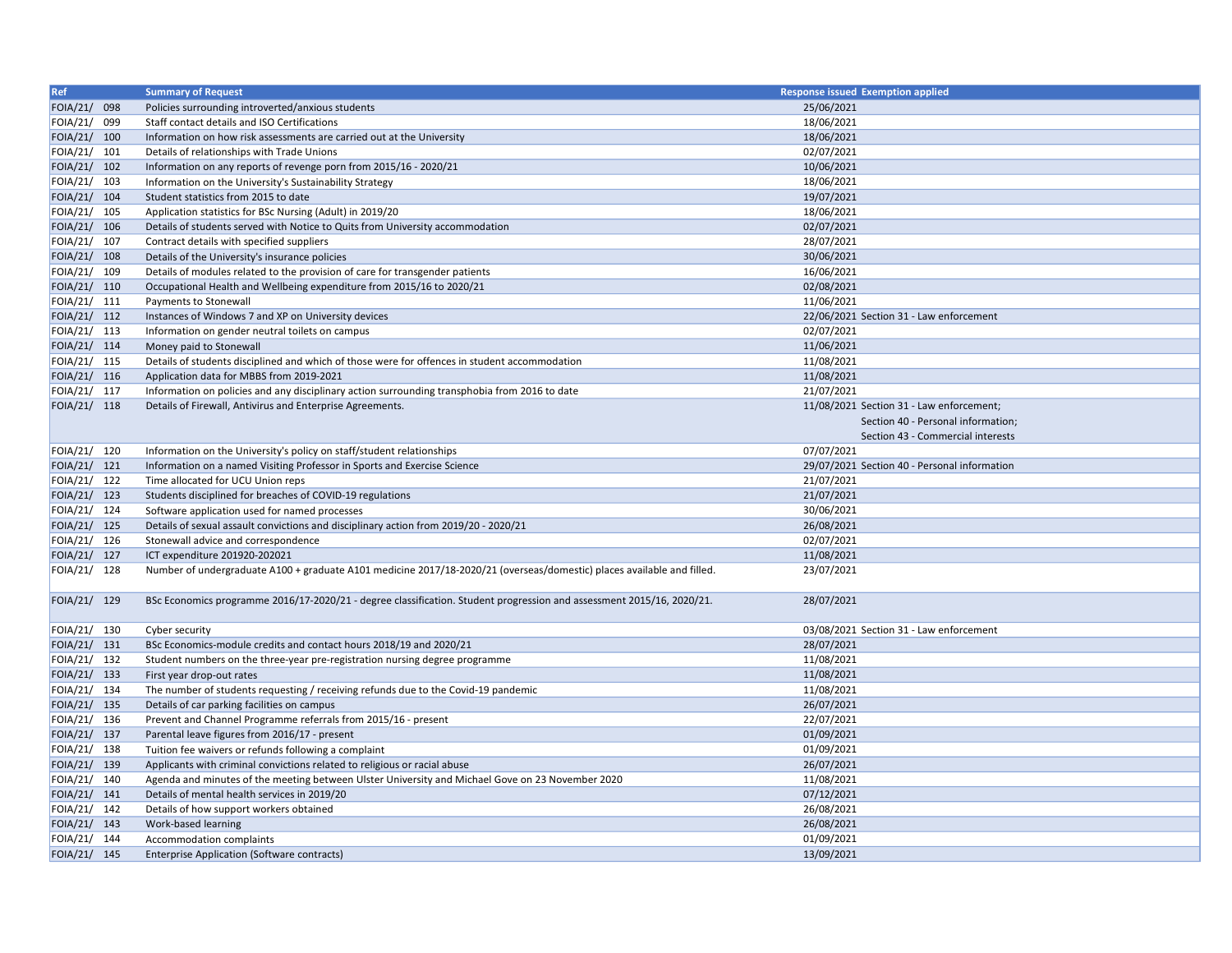| Ref          | <b>Summary of Request</b>                                                                                                        | <b>Response issued Exemption applied</b>                                                                           |
|--------------|----------------------------------------------------------------------------------------------------------------------------------|--------------------------------------------------------------------------------------------------------------------|
| FOIA/21/ 146 | CCTV cameras in prayer rooms on campus                                                                                           | 26/08/2021                                                                                                         |
|              |                                                                                                                                  |                                                                                                                    |
| FOIA/21/ 148 | General Waste Services contract details                                                                                          | 26/08/2021                                                                                                         |
|              |                                                                                                                                  |                                                                                                                    |
| FOIA/21/ 150 | Admissions statistics for A101 Medicine                                                                                          | 03/09/2021                                                                                                         |
| FOIA/21/ 151 | Information on facilities management service provision                                                                           | 15/09/2021                                                                                                         |
| FOIA/21/ 152 | Ethnicity and Gender of Medical School Staff and Students                                                                        | 03/09/2021                                                                                                         |
| FOIA/21/ 153 | Information relating to payments made to specified charties and third sector organisations                                       | 13/09/2021                                                                                                         |
| FOIA/21/ 154 | Details of the student survey on COVID-19 vaccinations                                                                           | 16/09/2021                                                                                                         |
| FOIA/21/ 155 | Donations and Research Grants received from Chinese nationals, Companies and Public Authorities in the last five financial years | 21/09/2021 Section 40 - Personal information                                                                       |
| FOIA/21/ 156 | Information on building safety for Student Accommodation                                                                         | 15/09/2021                                                                                                         |
| FOIA/21/ 157 | Information on the University's Senior Information Risk Owner and Data Protection Officer                                        | 17/09/2021                                                                                                         |
| FOIA/21/ 158 | Information about the University's response to COVID-19                                                                          | 16/09/2021                                                                                                         |
| FOIA/21/ 159 | Cases of meningitis on campus                                                                                                    | 30/11/2021                                                                                                         |
| FOIA/21/ 160 | Information on Student Mental Health Services                                                                                    | 22/12/2021                                                                                                         |
| FOIA/21/ 161 | Details of the University's primary corporate Finance Software Solution                                                          | 25/10/2021                                                                                                         |
| FOIA/21/ 162 | Continuation rates of Students with disabilities                                                                                 | 30/09/2021                                                                                                         |
| FOIA/21/ 163 | Details of mental health services for 2020/21                                                                                    | 06/12/2021                                                                                                         |
| FOIA/21/ 165 | ISD information                                                                                                                  | 17/09/2021 Section 31 - Law enforcement                                                                            |
| FOIA/21/ 166 | Details of the Catering Services contract                                                                                        | 23/11/2021                                                                                                         |
| FOIA/21/ 168 | Information about renewable energy on campus                                                                                     | 10/09/2021                                                                                                         |
| FOIA/21/ 169 | List of suppliers who unsuccessfully tendered for Removal Contractor for Ulster University Greater Belfast Development Project   | 17/09/2021 Section 43- Commercial interests                                                                        |
| FOIA/21/ 170 | Student deaths by suicide from 2015/16 to present                                                                                | 10/09/2021                                                                                                         |
| FOIA/21/ 171 | Students who received refunds or compensation for accommodation in 2020/21                                                       | 30/09/2021                                                                                                         |
| FOIA/21/ 172 | Decolonisation of the curriculum                                                                                                 | 11/10/2021                                                                                                         |
| FOIA/21/ 173 | Details of Laundry Services Contract                                                                                             | 22/11/2021                                                                                                         |
| FOIA/21/ 175 | Number of NDA's signed by staff and students in the last ten years                                                               | 26/11/2021                                                                                                         |
| FOIA/21/ 176 | Details of cybersecurity                                                                                                         | 06/10/2021 Section 31 - Law enforcement                                                                            |
| FOIA/21/ 177 | Details of any donations from specified oil and gas companies                                                                    | 11/10/2021                                                                                                         |
| FOIA/21/ 178 | UUBS curriculum information                                                                                                      | 04/10/2021                                                                                                         |
| FOIA/21/ 179 | Sexual violence on University Campuses                                                                                           | 27/10/2021                                                                                                         |
| FOIA/21/ 180 | Money spent on technology and money received/spent on International students in 2019/20 and 2020/21                              | 03/11/2021                                                                                                         |
| FOIA/21/ 181 | Details of the University's Investment Portfolio                                                                                 | 26/11/2021                                                                                                         |
| FOIA/21/ 182 | Application data for University owned accommodation                                                                              | 25/10/2021                                                                                                         |
| FOIA/21/ 183 | Admissions data for A101 Medicine                                                                                                | 15/12/2021                                                                                                         |
| FOIA/21/ 184 | Details of software solutions used by the University                                                                             | 05/11/2021 Section 43 - Commercial interests                                                                       |
| FOIA/21/ 185 | Community background of students by FT/PT                                                                                        | 12/11/2021                                                                                                         |
| FOIA/21/ 186 | Minutes of Council meetings from Oct 2020                                                                                        | 19/10/2021 Section 36 - Prejudice to the effective conduct of public affairs;<br>Section 43 - Commercial interests |
| FOIA/21/ 187 | Information about the Vice-Chancellor                                                                                            | 22/11/2021 Section 21 - Information accessible to applicant by other means;<br>Section 40 - Personal information   |
| FOIA/21/ 189 | EU Students and international fees                                                                                               | 29/11/2021                                                                                                         |
| FOIA/21/ 190 | University's energy consumption and information on renewable energy                                                              | 16/11/2021                                                                                                         |
| FOIA/21/ 192 | Irish feeder schools 2021                                                                                                        | 14/12/2021                                                                                                         |
| FOIA/21/ 194 | Applicant information for A101 Medicine                                                                                          | 30/11/2021                                                                                                         |
| FOIA/21/ 195 | Information on provider of e-portfolio and/or appraisal service for healthcare students and staff                                | 15/11/2021                                                                                                         |
| FOIA/21/ 196 | Irish feeder schools for 2021/22                                                                                                 | 14/12/2021                                                                                                         |
| FOIA/21/ 197 | Irish feeder schools 2021/22                                                                                                     | 14/12/2021                                                                                                         |
| FOIA/21/ 198 | Research grants and donations from specified companies                                                                           | 10/11/2021                                                                                                         |